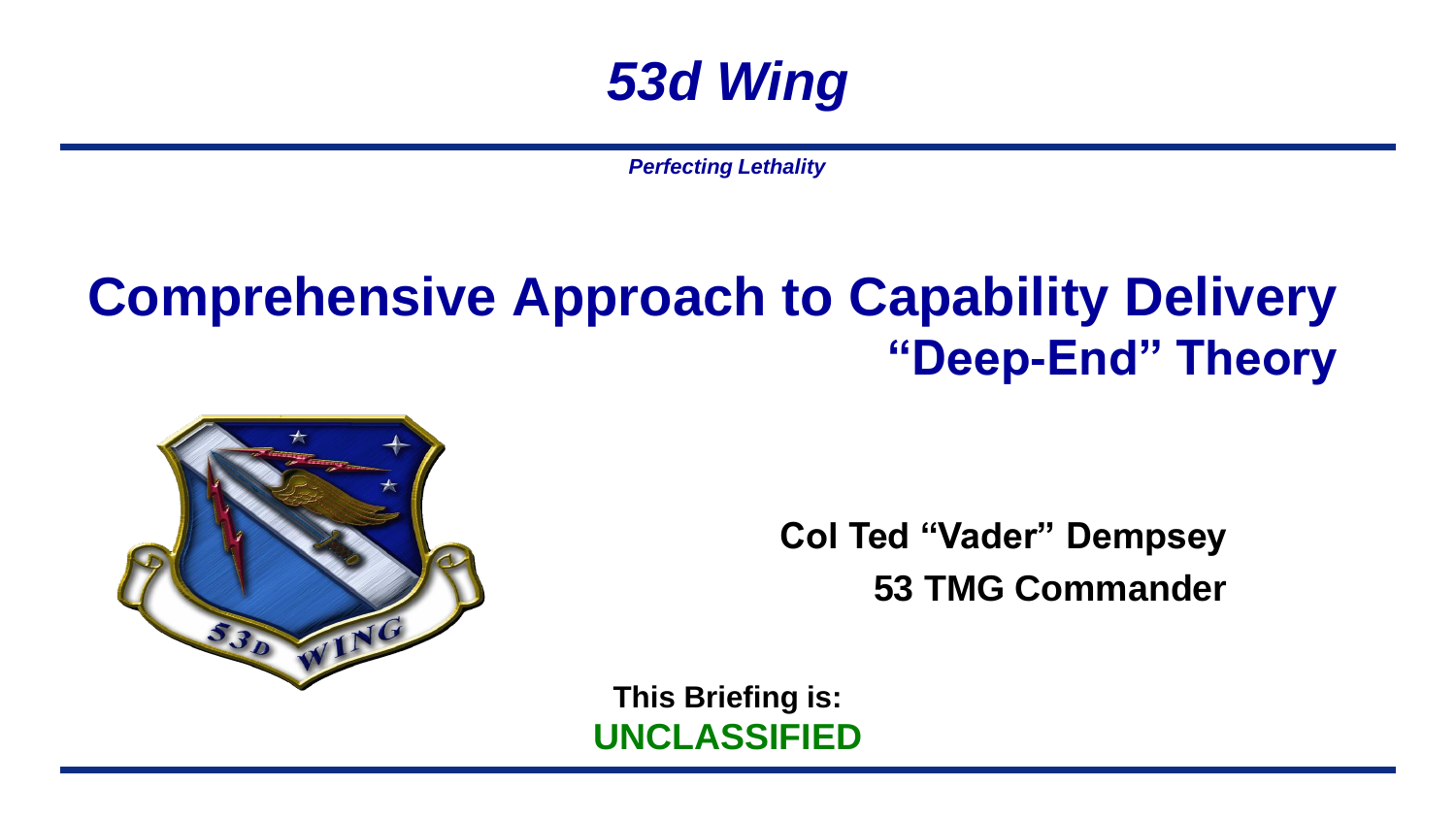



- Points to Ponder
- Test Overview—Integrated Test Management & Deep-End
- Strategies to Meet the Pace of Need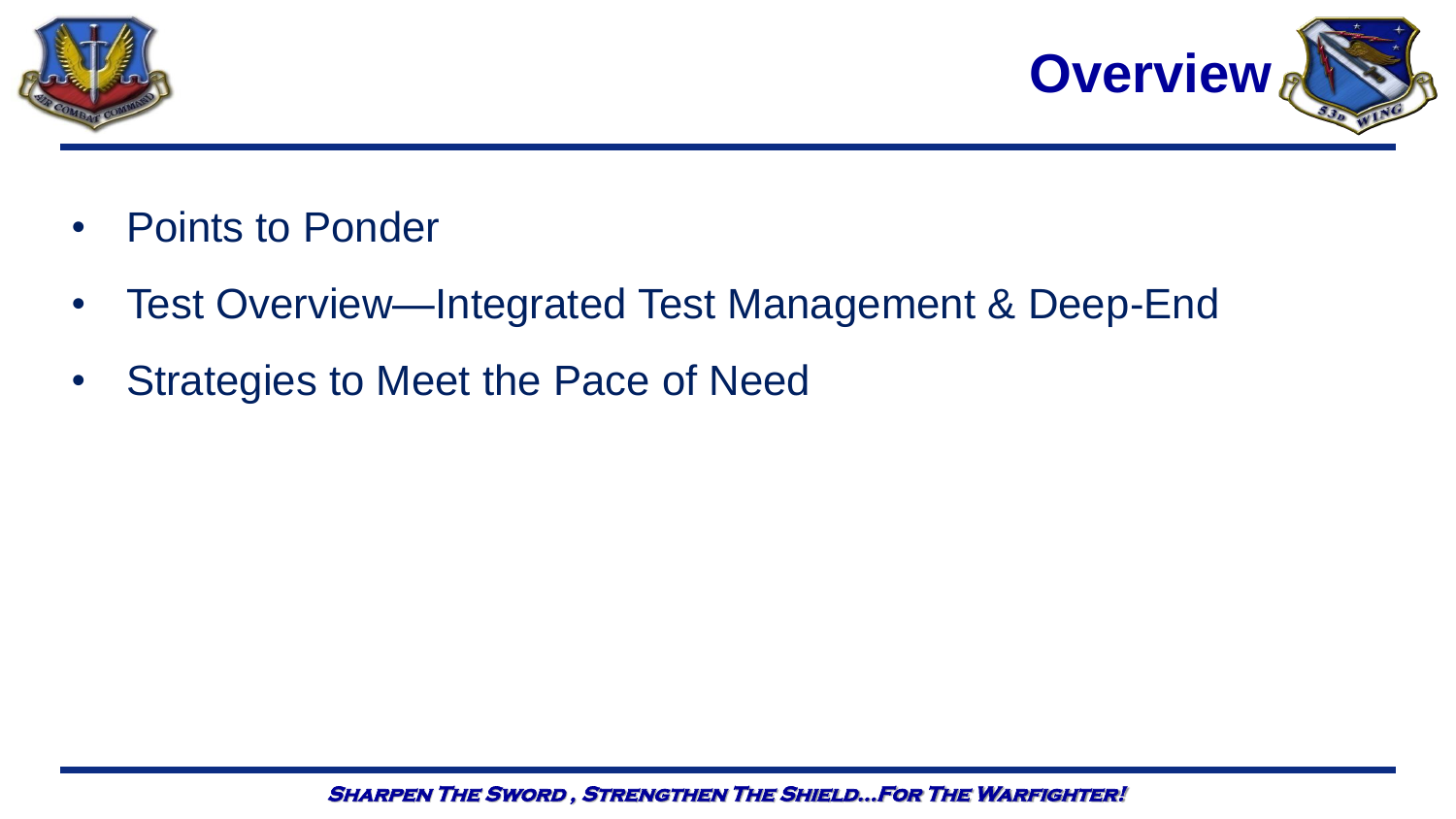



- Comprehensive Approach to Capability Delivery
- Measure performance to end-state desires vice specification compliance<sup>\*</sup>
- Integrated Test Management strategy with Big-Data repository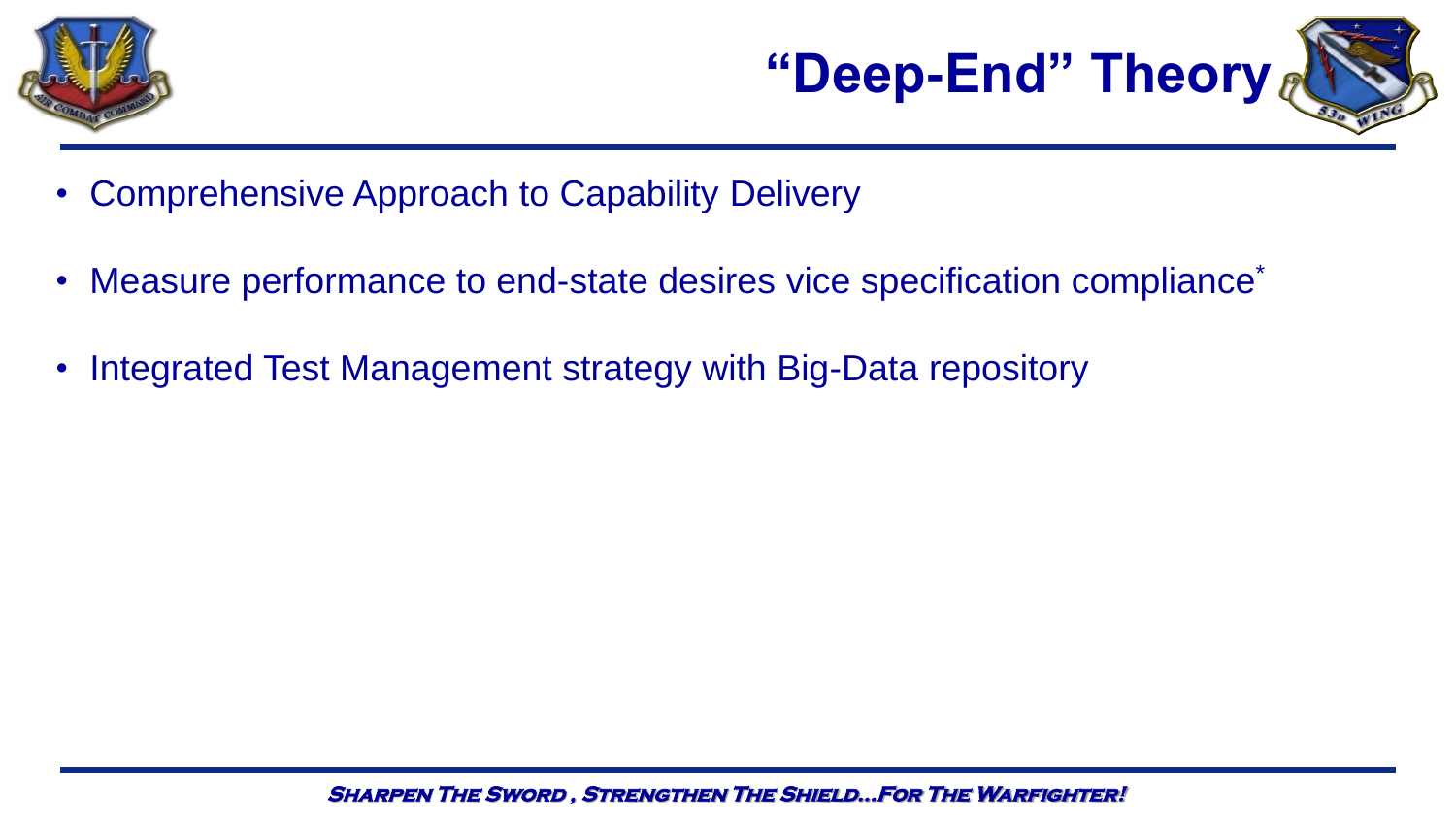



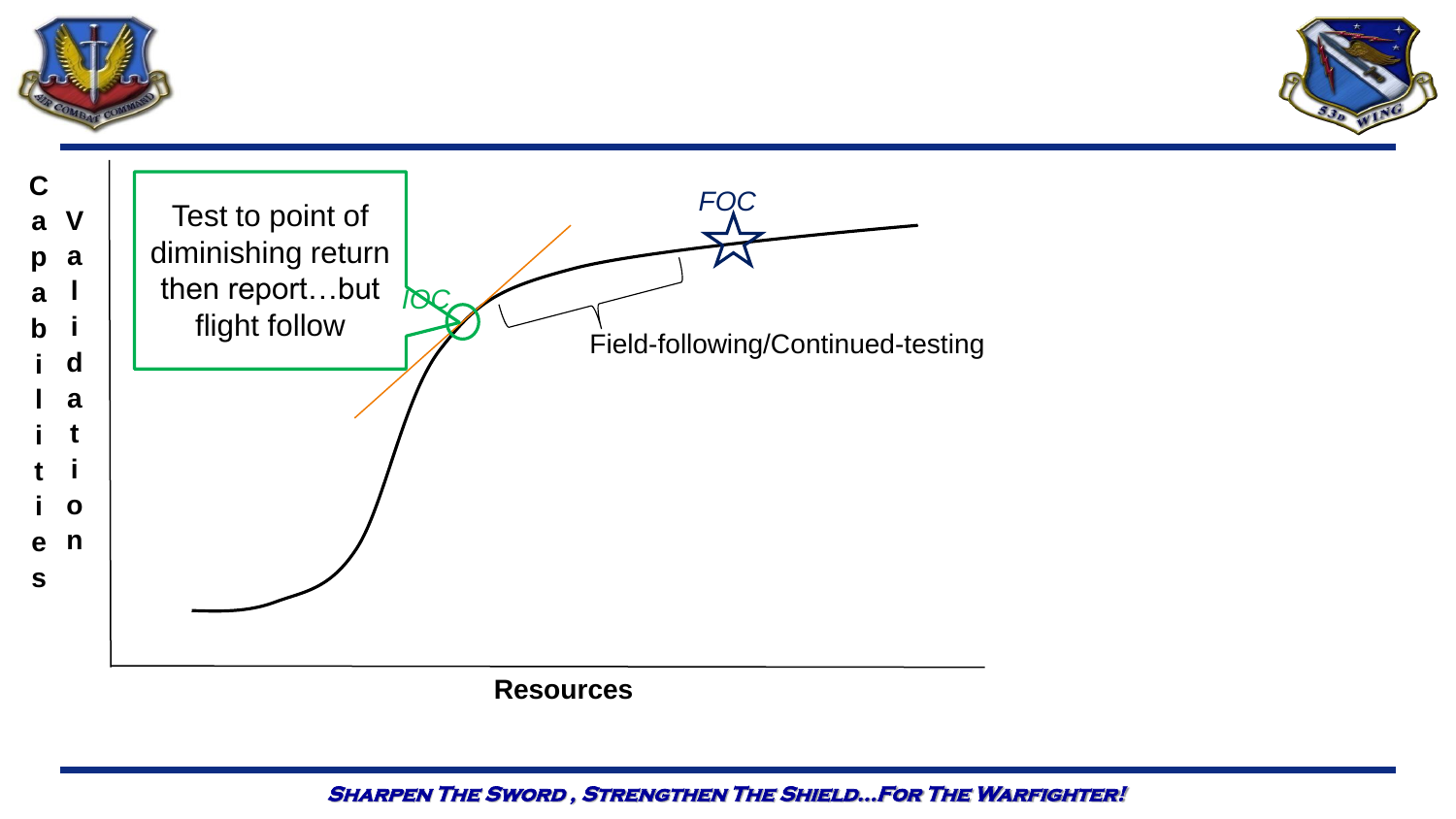

### **53d Wing Refining Test Approach**





**Traditional Test, Coupled with an Integrated Assessment Phase having a Multi-Domain Mission Environment Focus**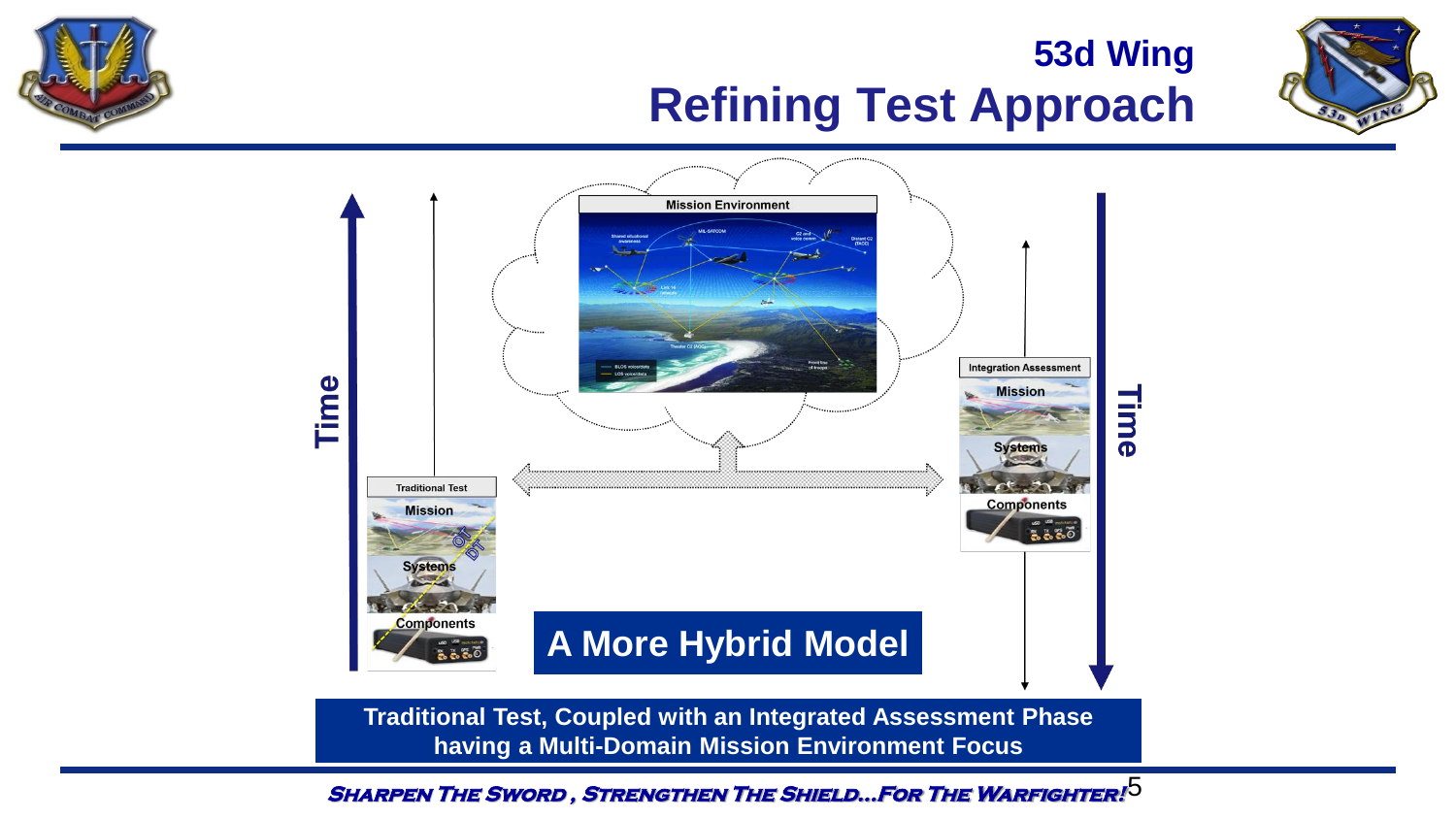

# **Integrated/Hybrid T&E**





**Linear Logic Testing: Testing specification compliance from 1 item to the next to prove the system " can"** 



**"Deep End" Testing**



**Integrated/Hybrid testing allows mutual data collection against multiple objectives using exposure to more complex multi-domain environments than present in traditional DT. Sustained OT early involvement helps achieve desired end state performance sooner. Mission critical limitations identified in this "Deep End" environment can be addressed via concentrated effort to correct serious deficiencies prior to dedicated OT/deployment. Concept is the inverse of the traditional philosophy by showing what the system "can't" do.**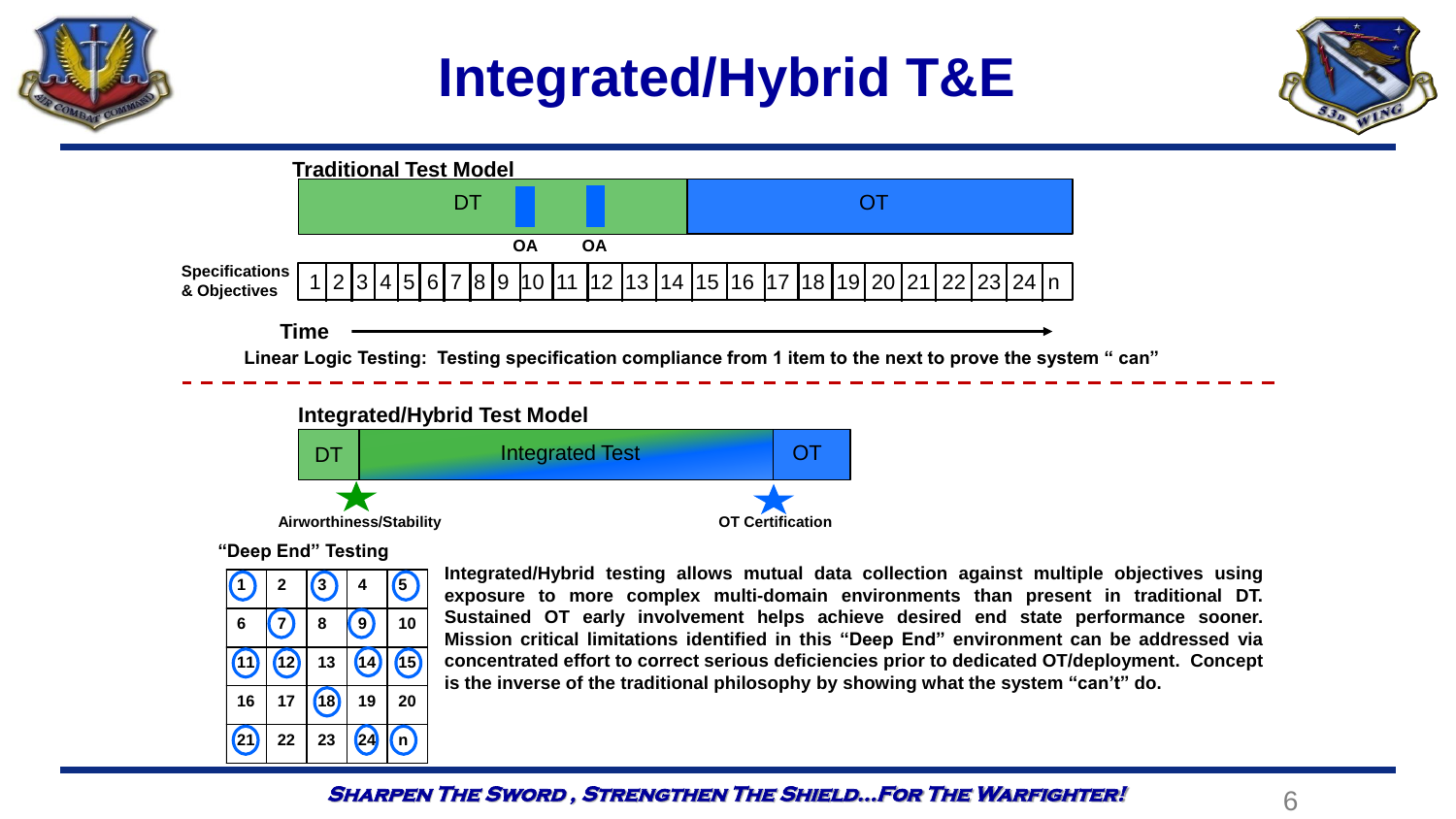